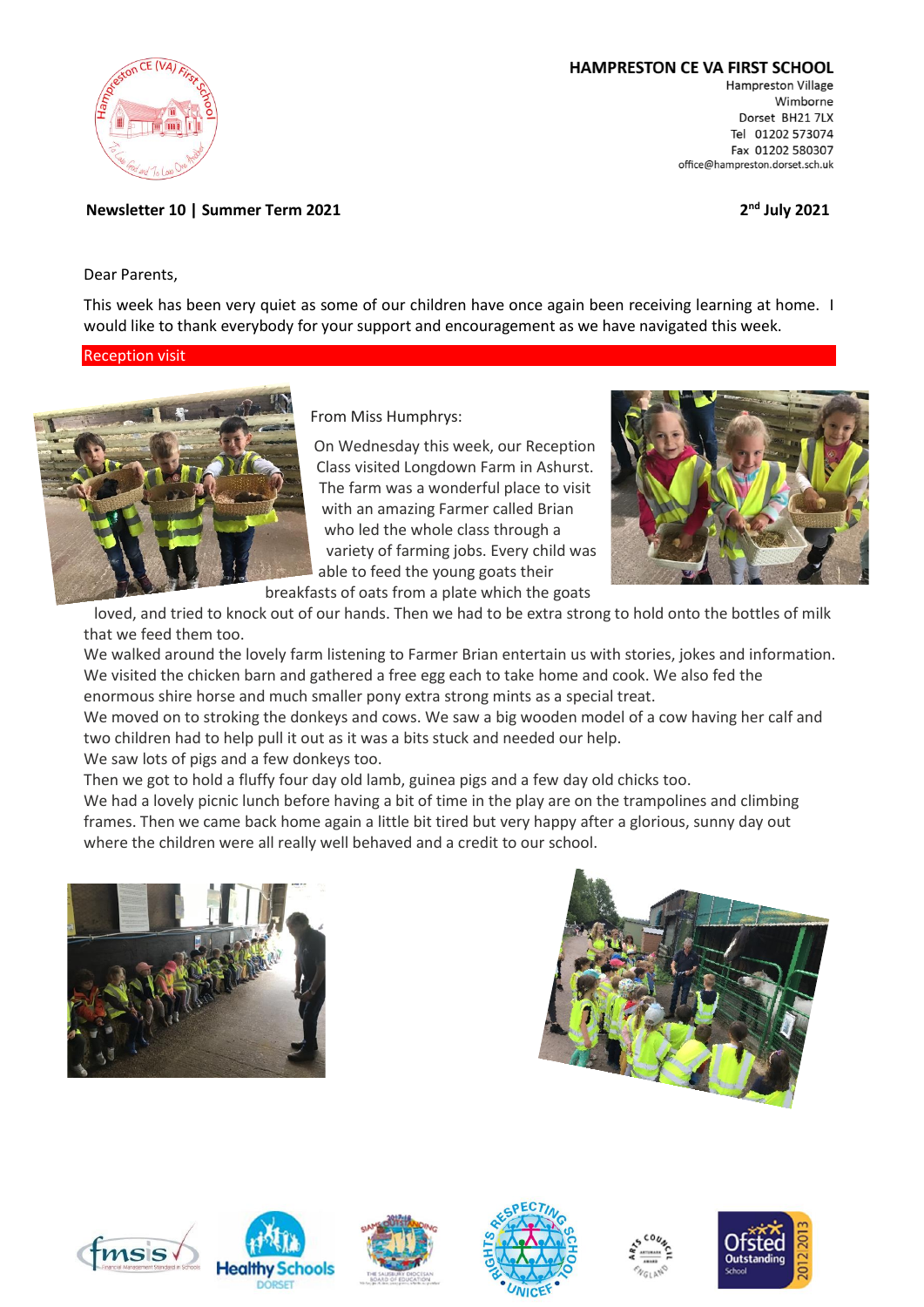#### Sports Day

The children will be enjoying this year's Sports Day activities on the new date of Monday 12<sup>th</sup> July and will be able to wear P.E. kit on that day. The format this year will be slightly different as we manage the activities in a covid-safe way and we hope the children will have a great time.

If the weather is not up to the task, we will move to our reserve day, Tuesday 13<sup>th</sup> July. Where possible, we will notify you ahead of time if this looks likely.

As in previous years, we invite the children to wear t-shirts in their house team colours if they would like to. This is a lovely way to celebrate our house teams, but is entirely optional.

### Move Up Day

Today would have been our 'Move Up' morning, where the children get to meet their new class teachers in preparation for September. This will now take place next Friday 9<sup>th</sup> July and the children will be able to spend a little while getting to know their teachers for September. We have planned covid-safe measures to enable the children to move between rooms to allow this to take place. I know the teachers are looking forward to it.

#### Covid Changes

In the light of the current circumstances across our community, a number of parents have asked about the wearing of face coverings at start and end of the school day. Knowing that the pavement outside the school can be a little congested at times, I would encourage anyone who wishes to, to pop a face covering on.

On a similar theme, there has been much media coverage on the government's proposed relaxing of restrictions from 19th July, including potential changes within school. While we are all keen to see the ending of these restrictions, I am very aware of the need to keep everyone as safe as possible in that last week of term to ensure that families are not affected heading into the holiday. We will continue to follow the DfE guidelines through until the end of term, but may take a conservative approach to any relaxing of the rules during that last week.

I hope that you are all able to enjoy the weekend, wherever you are. Like you, I will probably find myself cheering on England on Saturday – I've heard its coming home…

Yours sincerely,

**Mr. T. Williams Headteacher**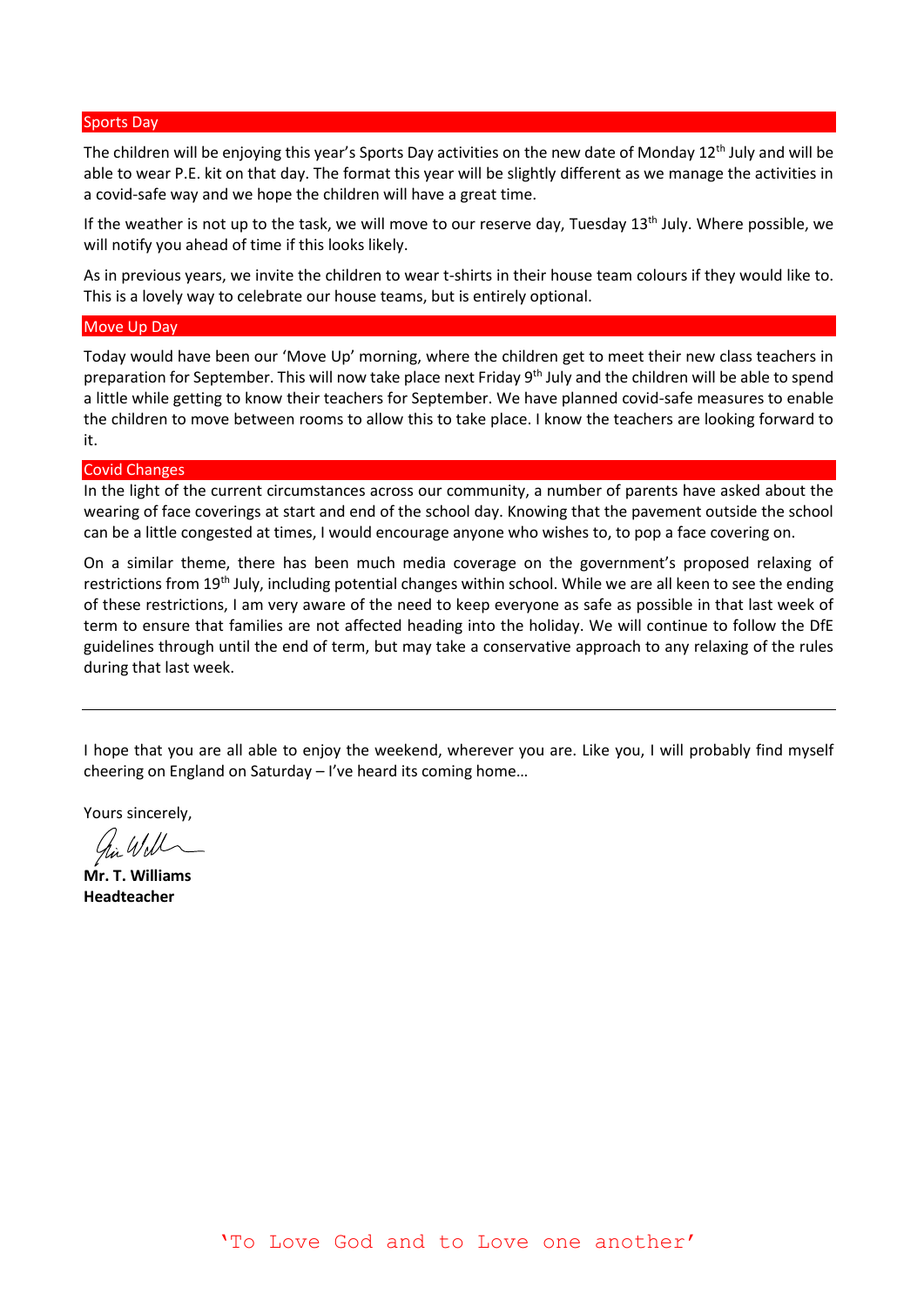# **This Week:**

To help support you at home and to spark conversations about learning, here is what the children have been covering this week.

|                   | <b>English</b>                                                                                                                                                                                                                                                                                                                                                                                                                                    | <b>Mathematics</b>                                                                                                                                                                                                                                                                                                                                                                                                                          |
|-------------------|---------------------------------------------------------------------------------------------------------------------------------------------------------------------------------------------------------------------------------------------------------------------------------------------------------------------------------------------------------------------------------------------------------------------------------------------------|---------------------------------------------------------------------------------------------------------------------------------------------------------------------------------------------------------------------------------------------------------------------------------------------------------------------------------------------------------------------------------------------------------------------------------------------|
| Reception         | This week in reception class it has been farms farms<br>farms! In English we have learnt the story of The<br>Little Red Hen, the children have written a book<br>review and also completed a special little job for their<br>school reports too.                                                                                                                                                                                                  | In maths, we having started our topic on measures<br>and learnt about lighter and heavier. We used<br>balance scales to weigh objects and see which was<br>heaviest and lightest. We learnt that just because an<br>object is big it doesn't always mean that it will be<br>heaviest<br>In let's explore, we have played rhyming word games<br>with the Little Red Hen words, played with the<br>dinosaurs, painted tractors and much more. |
| 1<br>Year         | In literacy this week, we have read the children's<br>book, 'Malala's Magic Pencil'. We were inspired by<br>the idea of a pencil that would bring anything we<br>drew to life. The children came up with some<br>interesting ideas, featuring solving the virus, helping<br>endangered animals and drawing money and<br>Lamborghinis for themselves! We went on to plan<br>and write stories, by identifying a problem followed<br>by a solution. | This week in maths, we have enjoyed working with<br>money. The children can recognise the value of the<br>different coins and notes. Year 1 enjoyed playing<br>shopkeepers and customer; the children had to give<br>the correct money for a range of differently priced<br>items, we even had a go at giving change.                                                                                                                       |
| $\sim$<br>Year    | Year 2 have written lovely poetry about insects this<br>week, as well as learning more about the past and<br>present progressive tense ask your child! In science<br>we have written about and observed our painted lady<br>butterflies!                                                                                                                                                                                                          | In maths children have done work on rounding up or<br>down to the nearest ten and also basic number<br>operation calculations.                                                                                                                                                                                                                                                                                                              |
| $\sim$<br>Year    | Year 3 have been using their imagination after<br>looking closely and making inferences about the<br>underwater world in the wonderful book Flotsam by<br>David Wiesner.                                                                                                                                                                                                                                                                          | In maths, we have learned to find the duration of an<br>activity and to measure time in seconds.                                                                                                                                                                                                                                                                                                                                            |
| Year <sub>4</sub> | In English the children have finished editing their<br>Egyptian Cinderella stories and have turned these<br>drafts into beautiful story books that we will read<br>together next week. They have also been reflecting<br>on their time at Hampreston and looking forward to<br>their next steps by writing poetry and letters to their<br>new teachers.                                                                                           | In Maths this week we have been working really<br>hard. The children have recapped lots of different<br>mathematical techniques and practiced their times<br>tables diligently. They have also looked at the<br>properties of quadrilateral shapes, read and plotted<br>co-ordinates on a grid and have solved problems<br>involving co-ordinates.                                                                                          |